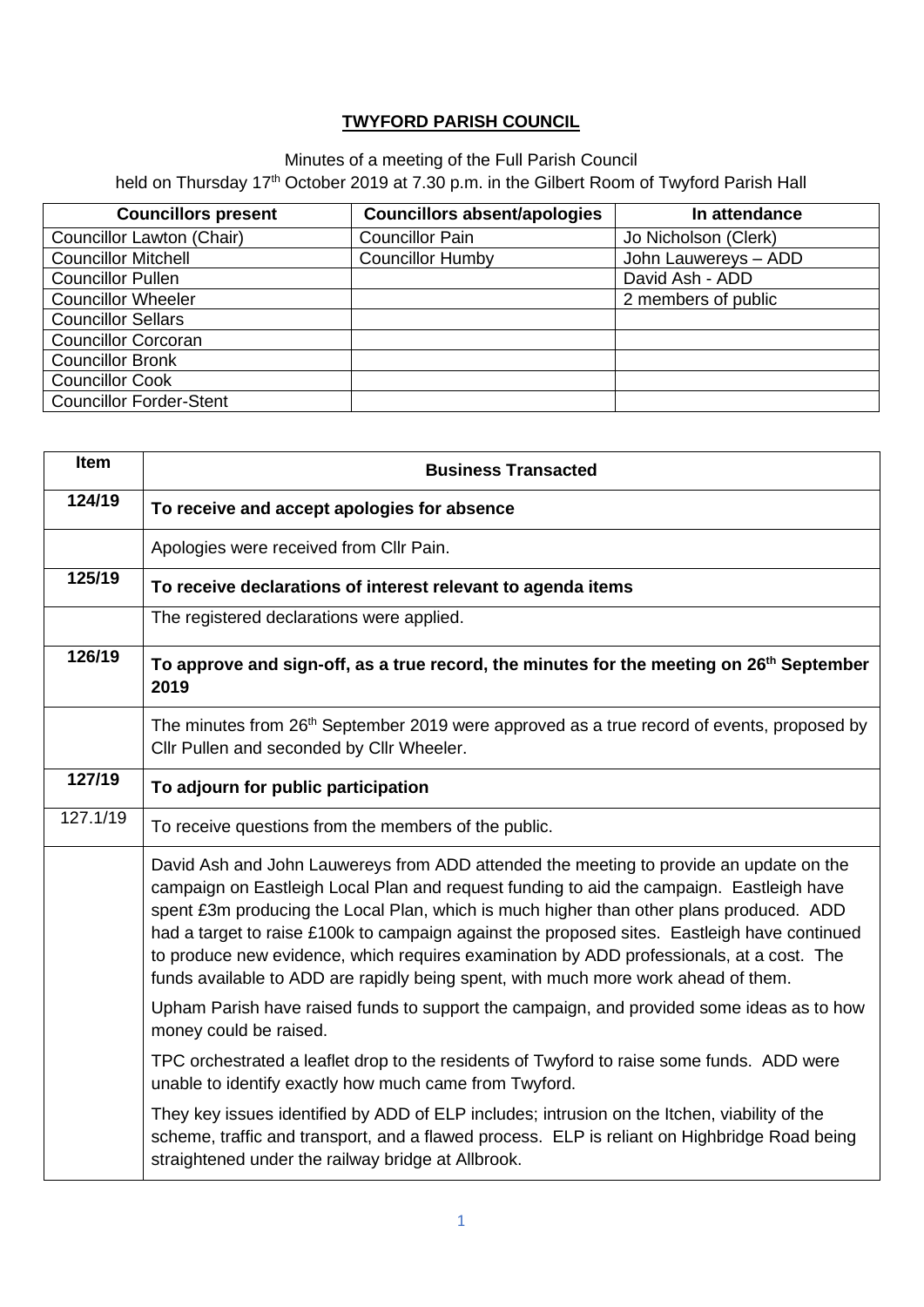|              | Twyford have to demonstrate how the proposed plan will be worse for Twyford, which the traffic<br>impacts alone will impact, eg. Heavy plant traffic, motorway hold ups make it worse, and if<br>there is less traffic due to a new road, traffic will travel faster through the village putting safety<br>at risk. The interim situation will last for years before the new road is built. |
|--------------|---------------------------------------------------------------------------------------------------------------------------------------------------------------------------------------------------------------------------------------------------------------------------------------------------------------------------------------------------------------------------------------------|
|              | ELP has contradicted how it will address traffic, originally saying in 2016 that the road would be<br>built prior to construction, in 2019 saying 4,000 houses will be built before any link road is built,<br>with no commitment to improve junction 12.                                                                                                                                   |
|              | South Down's National Park are saying the road should be built before construction<br>commences.                                                                                                                                                                                                                                                                                            |
|              | DA and JL left the meeting.                                                                                                                                                                                                                                                                                                                                                                 |
| 127.2/19     | To receive the County Councillor's report.                                                                                                                                                                                                                                                                                                                                                  |
|              | Absent                                                                                                                                                                                                                                                                                                                                                                                      |
| 127.3/19     | To receive the District Councillors' reports.                                                                                                                                                                                                                                                                                                                                               |
|              | Cllr Bronk circulated a report prior to the meeting (see Appendix 1). No questions were raised.                                                                                                                                                                                                                                                                                             |
|              | CIIr Bronk raised concerns regarding a seemingly unjust process for deciding material which is                                                                                                                                                                                                                                                                                              |
|              | circulated on TIS. The Clerk had raised concerns regarding GDPR compliance with an email                                                                                                                                                                                                                                                                                                    |
|              | request from Cllr Bronk. Some requests go direct to Alan Meikle by members of public to go on<br>TIS. The inconsistent method to dealing with email requests needs to be reviewed.                                                                                                                                                                                                          |
|              |                                                                                                                                                                                                                                                                                                                                                                                             |
| <b>Clerk</b> | Action: Clerk to review the process to circulate emails on TIS, and review GDPR<br>compliance for promoting non parish council social events in the village.                                                                                                                                                                                                                                |
|              | CIIr Cook circulated a report with updates prior to the meeting (see Appendix 2). No questions<br>were raised.                                                                                                                                                                                                                                                                              |
|              |                                                                                                                                                                                                                                                                                                                                                                                             |
| 128/19       | To receive an update on matters arising from the minutes of the Full Council meeting<br>held on 26 <sup>th</sup> September 2019 that are not included elsewhere on the agenda and to<br>consider the status of progress to date                                                                                                                                                             |
|              | No additional items raised.                                                                                                                                                                                                                                                                                                                                                                 |
| 129/19       | Update on progress on the Neighbourhood Plan moving towards pre-submission                                                                                                                                                                                                                                                                                                                  |
|              | The HRA has been received back. All publicity is going ahead ready to be produced for pre-<br>submission as soon as a date is confirmed. It is likely pre-submission will in the new year.                                                                                                                                                                                                  |
|              | Regarding flooding, a meeting has taken place with Trustees of the land bordering Hazeley<br>Road, Parish Hall Trustees and Twyford Surgery which has gone well. Jeff Marden has written<br>to a Consultant to get a cost to sort the drains.                                                                                                                                               |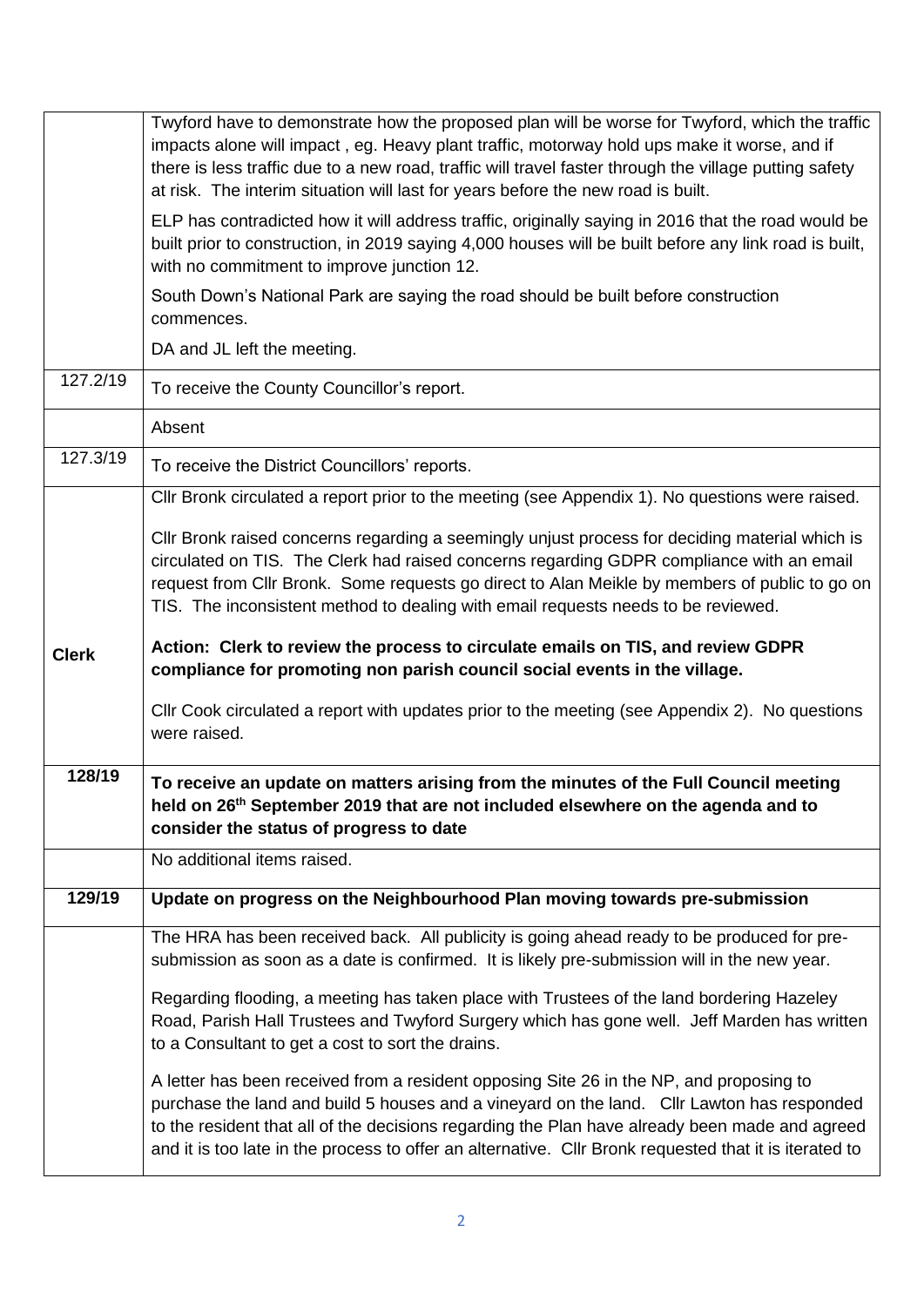|              | the resident that £50,000 has already been spent on the plan and so the letter will be dealt with<br>under other objections.                                                                                                                                                                                                                                                                                                                                                                                                |  |
|--------------|-----------------------------------------------------------------------------------------------------------------------------------------------------------------------------------------------------------------------------------------------------------------------------------------------------------------------------------------------------------------------------------------------------------------------------------------------------------------------------------------------------------------------------|--|
| <b>Clerk</b> | Action: review at planning committee meeting 7th November 2019. Clerk to add to<br>agenda.                                                                                                                                                                                                                                                                                                                                                                                                                                  |  |
| 130/19       | To receive an update from the Planning Committee and any updates on any matters<br>arising unless already covered by another agenda item                                                                                                                                                                                                                                                                                                                                                                                    |  |
|              | The planning committee have provided an objecting comment to the pre-application at Hayfield.<br>This was emailed to the planning Officers, as there is no process of provide comments online.                                                                                                                                                                                                                                                                                                                              |  |
|              | The dropped kerb on Hazeley Road has been approved, but TPC objected. Cllr Cook found<br>out Officers had not visited the site. TPC are concerned about the lack of parking in that area,<br>and the impact on flooding. There were 6 objections, but as 2 were from the same household<br>they were not counted separately. Cllr Lawton has written to the head of planning at WCC<br>outlining all of our concerns. There is no Appeal process available to TPC. Cllr Corcoran feels<br>a letter should go to Solicitors. |  |
|              | Cllr Bronk raised concerns as to why TPC did not call in the application for Committee review.<br>Cllr Bronk feels like this should have been raised with the district councillors by the planning<br>committee.                                                                                                                                                                                                                                                                                                            |  |
|              | Action: Cllr Lawton and Cllr Bronk to write a joint objection with judicial amends to<br>Julie Pinnock and Claire Curtain. Cllr Cook will write to Cllr Humby.                                                                                                                                                                                                                                                                                                                                                              |  |
|              | Cllr Mitchell takes on board the comments regarding planning committee not sending the<br>application to Committee, and will learn from it for future.                                                                                                                                                                                                                                                                                                                                                                      |  |
| 131/19       | To receive an update from the Finance Committee on matters arising; and to note or<br>discuss action taken since unless already covered by another agenda item                                                                                                                                                                                                                                                                                                                                                              |  |
|              | Covered by other items.                                                                                                                                                                                                                                                                                                                                                                                                                                                                                                     |  |
| 132/19       | Resolve to approve payments to be made in October 2019                                                                                                                                                                                                                                                                                                                                                                                                                                                                      |  |
|              | Cllr Corcoran added to the payments some expenditure made by Andy Coates on the water<br>meadow; £135 license application, £55.75 iron mesh for culvert and £110 for seed.                                                                                                                                                                                                                                                                                                                                                  |  |
|              | The October payments were approved, including the above to Andy Coates. Proposed by Cllr<br>Forder-Stent and seconded by Cllr Wheeler.                                                                                                                                                                                                                                                                                                                                                                                      |  |
| 133/19       | Resolve to approve Q2 payments and VAT return.                                                                                                                                                                                                                                                                                                                                                                                                                                                                              |  |
|              | CIIr Bronk raised that he had a pension reimbursement from when he was Clerk, and that the<br>Council should be due some contributions.                                                                                                                                                                                                                                                                                                                                                                                     |  |
| <b>Clerk</b> | Action: Clerk to follow up with HCC pensions                                                                                                                                                                                                                                                                                                                                                                                                                                                                                |  |
|              | Twyford CIL applications to WCC are due to be decided at Cabinet, which include cycle way<br>between Twyford and Winchester, and Parish Hall car park extension.                                                                                                                                                                                                                                                                                                                                                            |  |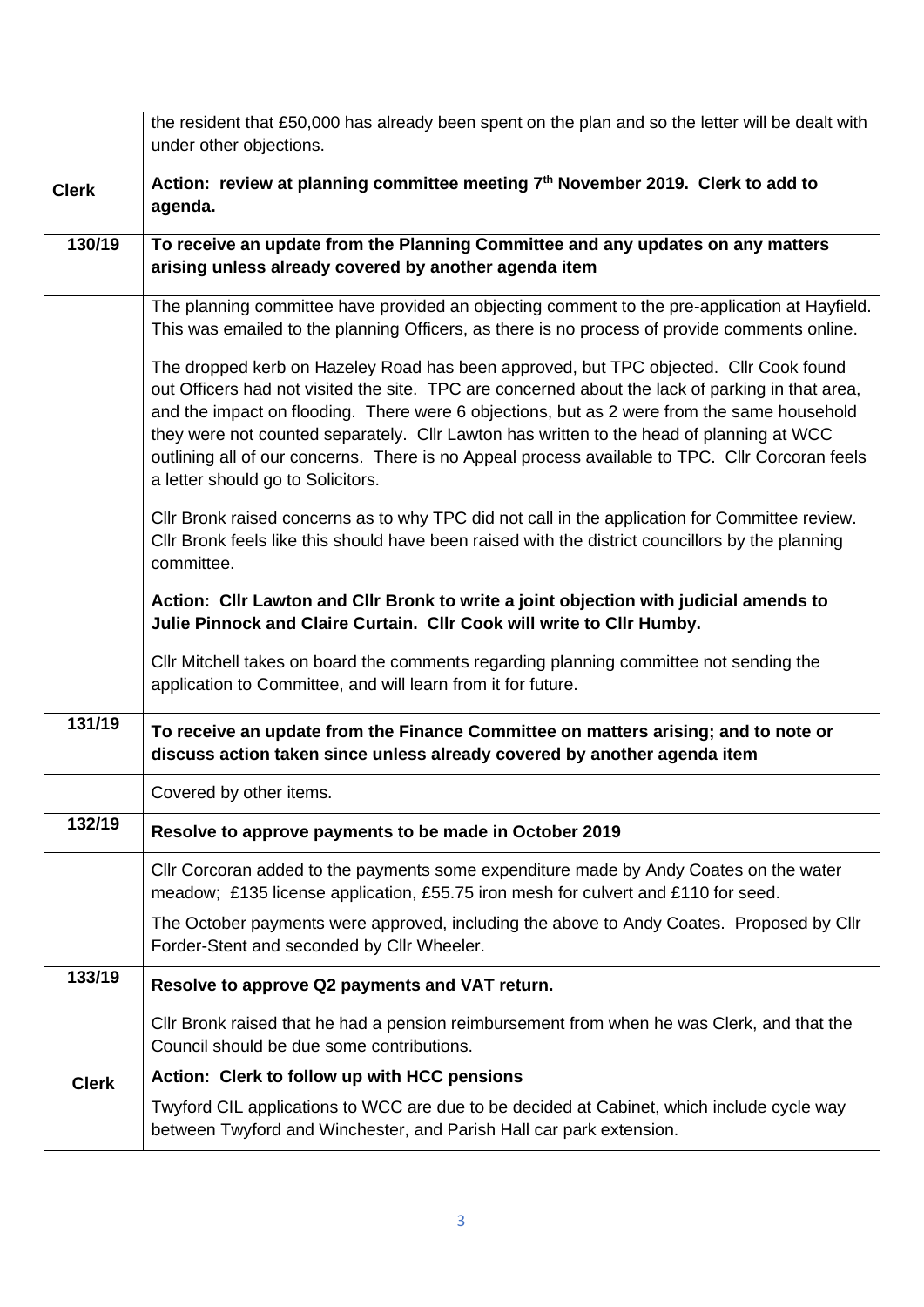|        | SDNP CIL are also due to be decided, which include replacement of basketball court and<br>pavilion refurbishment.                                                                                                                                                                                                                                                                |
|--------|----------------------------------------------------------------------------------------------------------------------------------------------------------------------------------------------------------------------------------------------------------------------------------------------------------------------------------------------------------------------------------|
|        | The Q2 financials were reviewed and approved. Proposed by Cllr Lawton and seconded by<br>Cllr Pullen.                                                                                                                                                                                                                                                                            |
| 134/19 | Resolve to approve funding application from ADD up to the value of £750 under S137 to<br>support the campaign on behalf of Twyford residents                                                                                                                                                                                                                                     |
|        | Whilst TPC will submit their own objections to ELP, which will be specific to Twyford. Twyford<br>are relying on ADD to contest all of the other points, which will represent the views of Twyford.<br>Cllr Bronk abstained from the vote, Cllr Sellars supported the vote but proposed £500, all other<br>councillors voted to provide £750 towards the ADD campaign from S137. |
|        | Resolved to provide £750 to ADD campaign, proposed by Cllr Corcoran, seconded by Cllr<br>Cook and carried.                                                                                                                                                                                                                                                                       |
| 135/19 | Resolve to support the budgeting timetable for 2020 / 2021 financial year and assign the<br>actions required to meet the deadlines.                                                                                                                                                                                                                                              |
|        | Cllrs are to review the budget assumptions, project assumptions and five-year plan<br>assumptions, and provide any amends to the Clerk by 31 <sup>st</sup> October.                                                                                                                                                                                                              |
| All    | Action: Cllrs to review budget assumptions and feedback amends to Clerk                                                                                                                                                                                                                                                                                                          |
|        | CIIr Bronk feedback that HCC will end the Lengthsman scheme next year, so assumptions<br>need to be made for TPC to fund the scheme                                                                                                                                                                                                                                              |
| 136/19 | Review the internal auditor quotations. Resolve to appoint internal auditor.                                                                                                                                                                                                                                                                                                     |
|        | CIIr Sellars updated that the finance committee recommended to continue with Elenaor Greene<br>as internal auditor, following a review of comparison quotes. Cllr Bronk recommended a new<br>internal auditor should be appointed. Cllr Lawton explained that the next review will take place<br>in 2021.                                                                        |
|        | TPC resolved to appoint Eleanor Greene, proposed by Cllr Sellars and seconded by Cllr<br>Lawton.                                                                                                                                                                                                                                                                                 |
| 137/19 | To receive an update on matters arising from the Recreation Committee; to note or<br>discuss action taken since unless already covered by another agenda item                                                                                                                                                                                                                    |
|        | No other items raised other than below.                                                                                                                                                                                                                                                                                                                                          |
| 138/19 | Update on workshop on Two Parks strategy and agree next steps towards<br>implementation.                                                                                                                                                                                                                                                                                         |
|        | Clerk is drafting a questionnaire to go out to the village to obtain quantitative data to ascertain<br>priority projects. It was supported that the questionnaire can go out to the village following<br>approval by the recreation committee.                                                                                                                                   |
| 139/19 | CIIr Pullen and CIIr Sellars to propose a tree management strategy. CIIr Mitchell to<br>request support for a tree planting strategy.                                                                                                                                                                                                                                            |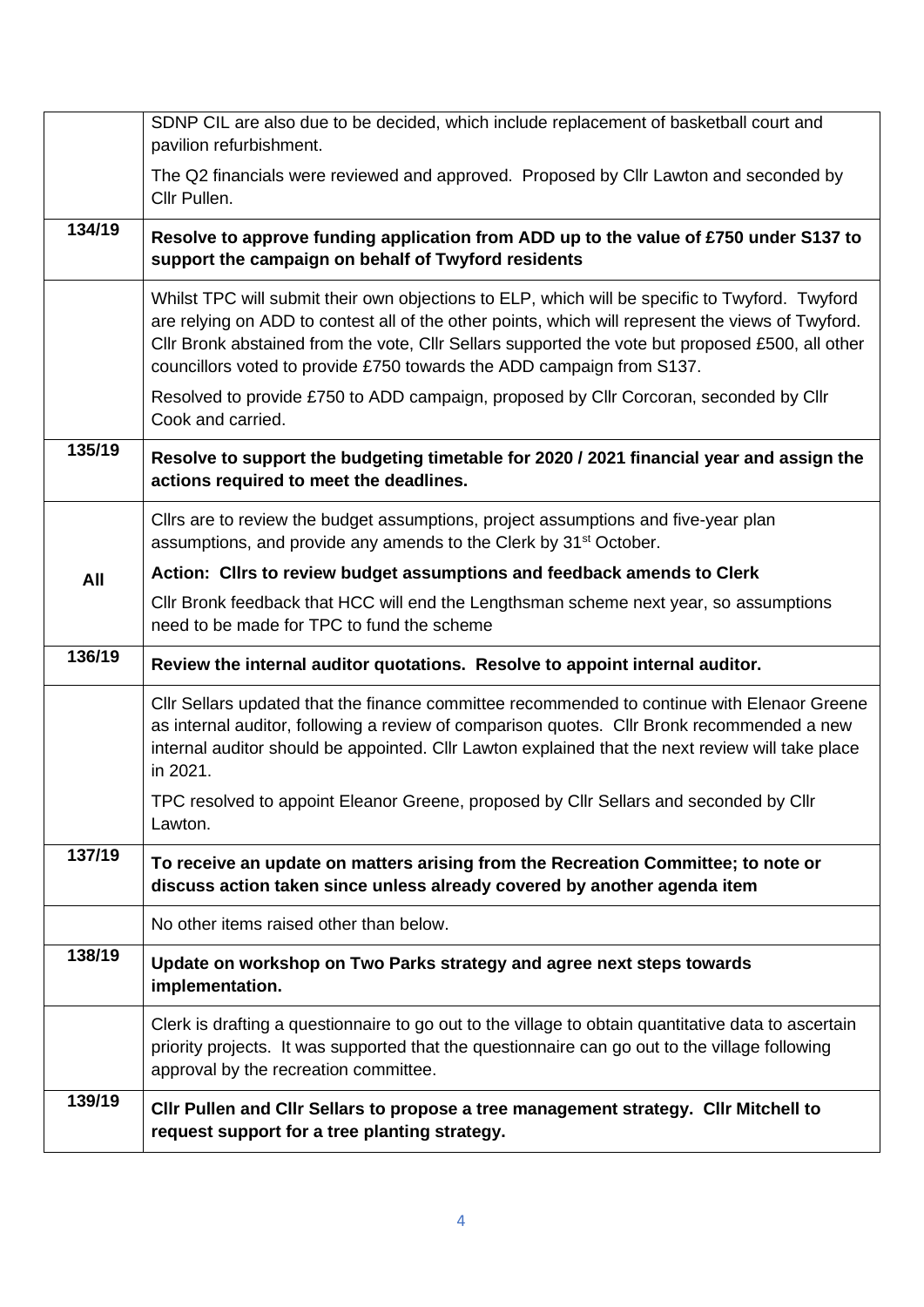|              | CIIr Pullen and CIIr Sellars are going to start plotting significant trees on a village map. A one<br>day tree course identifying diseased trees is being offered at Hilliers arboretum, which Cllr<br>Pullen is keen to attend.         |
|--------------|------------------------------------------------------------------------------------------------------------------------------------------------------------------------------------------------------------------------------------------|
|              | CIIr Mitchell is proposing a tree planting strategy, involving natural planting at Berry Meadow.<br>The proposal will go to the Berry Meadow committee. A member of public offered some of<br>their land at Hare Farm for some planting. |
|              | CIIr Forder-Stent attended the HCC resilience forum, and suggested that professional advice<br>on a planting plan should be obtained.                                                                                                    |
| 140/19       | Councillor Corcoran to provide an update on Berry Meadow & Compton Lock<br><b>Committee.</b>                                                                                                                                             |
|              | Good progress is being made at the water meadows. Trowelcraft have completed the work on<br>the culverts. The surface of the culvert needs to be reinforced for vehicles to pass over.                                                   |
|              | Andy Coates is making progress on stewardship application, and Kathy Stearne is providing<br>Consultant advice.                                                                                                                          |
|              | CIIr Mitchell asked about habitat restriction around the bunny hatches, to prevent wildlife getting<br>stuck.                                                                                                                            |
| <b>Clerk</b> | Action: habitat restriction to be raised with Berry Meadow Committee                                                                                                                                                                     |
| 141/19       | Consider status of footpaths, byways and pavements, and report any required<br>maintenance required.                                                                                                                                     |
|              | Hampshire Highways will be addressing footpath 12 in March 2020. Whilst this is good news,<br>the delay until then is disappointing.                                                                                                     |
| <b>WL</b>    | Action: Cllr Lawton to contact Hampshire Highways to see when Hare Lane will be<br>addressed                                                                                                                                             |
|              | CIIr Bronk has asked the home owner of Colleton House to cut back their foliage. CIIr Lawton<br>requested that the lengthsman addresses this at their next visit.                                                                        |
|              | There are low bearing branches on a tree on corner of Queen St / Finches Lane - Ivan Gurdler<br>believes this is a Highways issue. This was highlighted to Cllr Humby in June.                                                           |
| 142/19       | Resolve to obtain quotations from HCC approved engineers to conduct a traffic /<br>pedestrian risk assessment on Norris Bridge.                                                                                                          |
|              | CIIr Mitchell has been investigating the best approach, and will make a proposal at the next<br>FPC.                                                                                                                                     |
| 143/19       | Public Transport and Bus Stops - To receive an oral report from Councillor Wheeler                                                                                                                                                       |
|              | CIIr Bronk believes the Twyford Moors bus stop will have work done to increase the area of<br>concrete for pedestrians to stand on.                                                                                                      |
| 144/19       | Review progress to date on previous FPC meeting outstanding actions                                                                                                                                                                      |
| <b>Clerk</b> | Two residents have approached the Council to improve the telephone boxes. Clerk to follow<br>up with them.                                                                                                                               |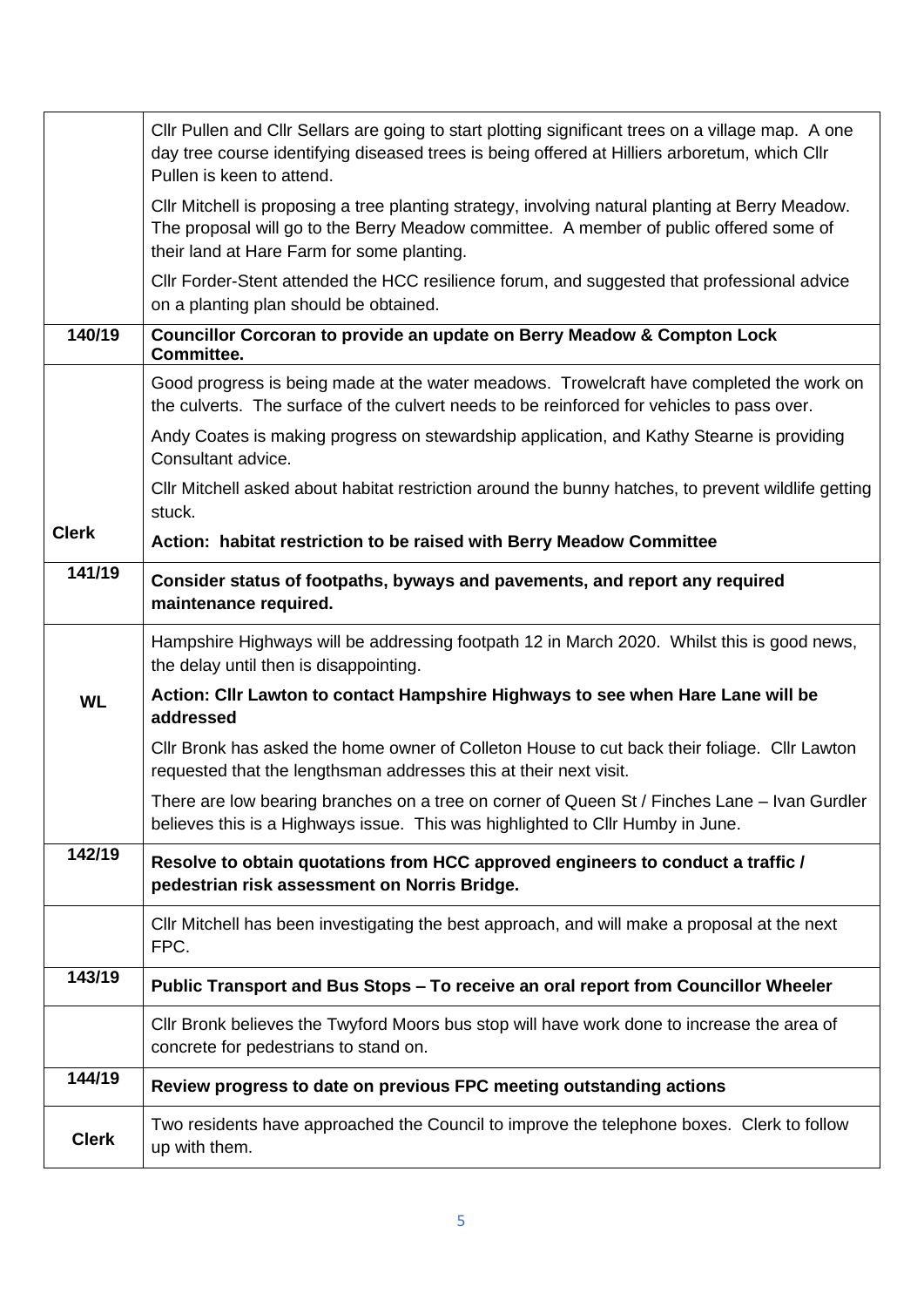| 145/19 | To note, for information only, significant communications on matters that are not<br>included elsewhere on the agenda                                                                                                                           |
|--------|-------------------------------------------------------------------------------------------------------------------------------------------------------------------------------------------------------------------------------------------------|
|        | There are a colony of bees under one of the containers at Hunter Park. A sign has been put up<br>to alert public to the risk. Cllr Forder-Stent will look at the bees to see what needs to be done.<br>The Council surgery received 2 visitors. |
| 146/19 | To raise any items for the agenda for the Full Parish Council meeting 21 <sup>st</sup> November<br>2019.                                                                                                                                        |
|        | None.                                                                                                                                                                                                                                           |

Jo Nicholson - Clerk to the Parish Council, 7<sup>th</sup> November 2019. Contact: [clerk@twyfordhants.org.uk](mailto:clerk@twyfordhants.org.uk)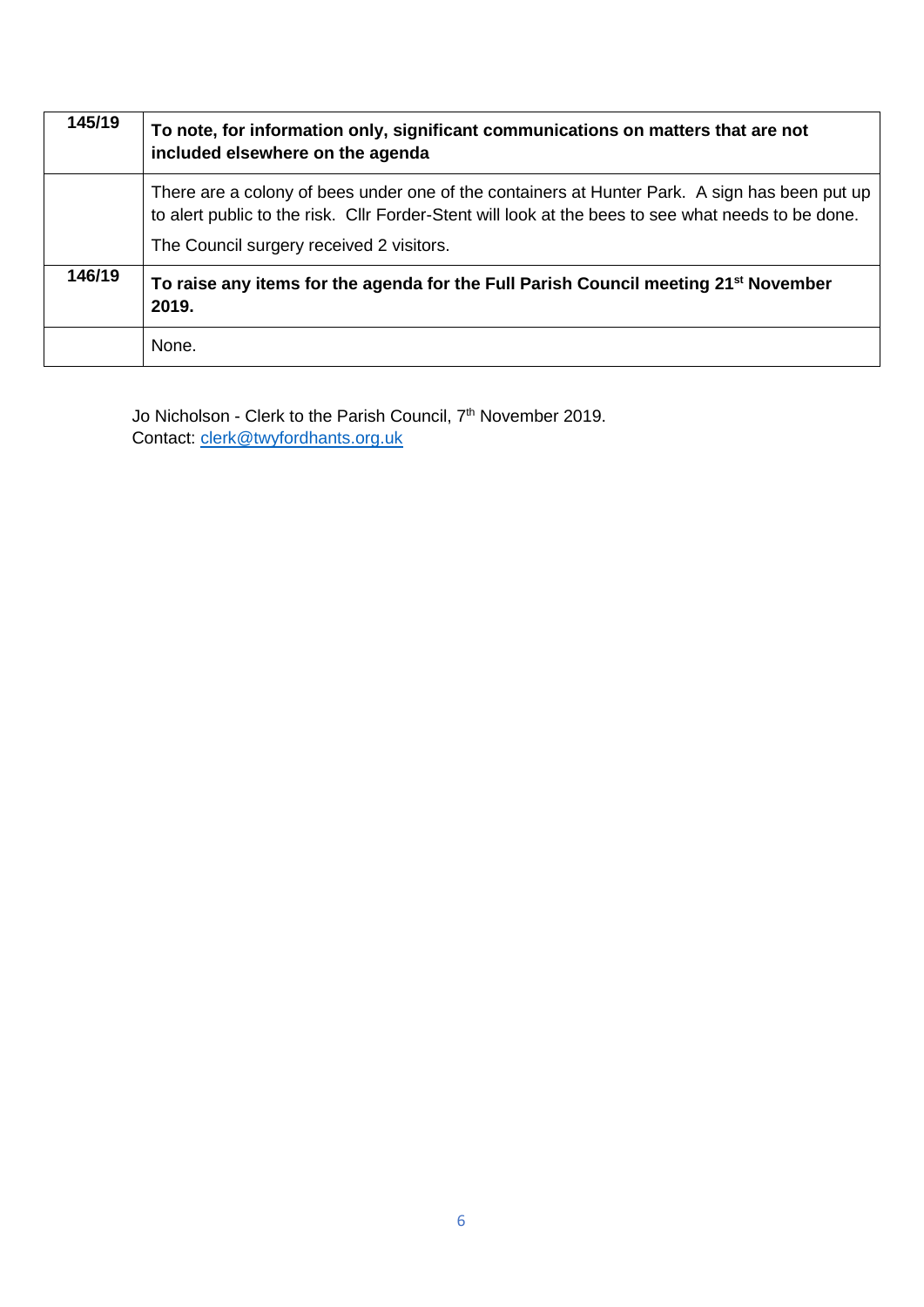## **Appendix 1**

Winchester City Council - Councillor Report by Tony Bronk

### Matters specific to Twyford residents

Bin collections - service update Parish Councillors will be aware of the commencement of doorstep glass recycling collections and some changes to the collection timetables of refuse, other recycling and garden waste collections. New timetables were issued late causing some problems, with consequent requests to publicise the changes as widely as possible via social media; and remedial collection efforts including letters directed to individual households that did not put a bin out on the correct day. Park Lane, for example, was affected by no glass collection on the correct date because the vehicle's computer had not been programmed to include 76 properties on the intended route. For some currently unknown reason Park Lane and Love Lane have collections on Thursdays and Fridays, not the same timetable that applies to Highfield and Highfield Avenue. I have asked the Council why and to reconsider the existing arrangements to improve collection efficiency and make collection days simpler for residents to remember. Flooding in Segars Lane In an attempt to identify the cause of periodic flooding and to determine which entity is responsible for remedial action, Hampshire County Council arranged to map the drainage using a jetting vehicle on 27th September. Unfortunately, due to parked cars, the jetting vehicle could not access the road and so the mapping could not be carried out. Hampshire County Council apologised and undertook to carry out another visit as soon as practicable.

#### Wider WCC district news

Council Plan 2020-2025 A new Council strategy, to be called the "Council Plan 2020 – 2025" is in the process of being prepared. Following approval of a draft for consultation, a period of approximately 5 weeks will exist before the draft and comments are considered at a Scrutiny Committee meeting at the end of November, and Cabinet in December. The aim is for the Council Plan to be approved at the Full Council meeting in January 2020. Winchester District Local Plan Separately, a new Winchester District Local Plan (excluding the South Downs National Park – i.e. Twyford parish) is being prepared and will also be the subject of a longer consultation period.

Major Projects Following the granting of outline planning permission the Council is moving towards the possible sale of a long-term leasehold of the Station Approach site to a potential developer. The Full Council therefore approved a proposal to enter into a LEP grant agreement for funding of site preparation (£1million) and public realm works (£4million). The grant is potentially repayable, however, if certain outcomes (which had still to be agreed) are not achieved within a specified timeframe. Although therefore potentially advantageous, because it is possible that £4million spent on new granite pavements etc. could be repayable; and other locations might otherwise have benefited from that money, I felt it appropriate to abstain. I have since attended a working party to discuss and agree a draft matrix of questions to be answered by developers seeking to purchase the leasehold, which will now be submitted to Cabinet for its consideration and approval.

Work on the Winchester Sport and Leisure Park is progressing.

Consultation on city centre regeneration has taken place and is continuing.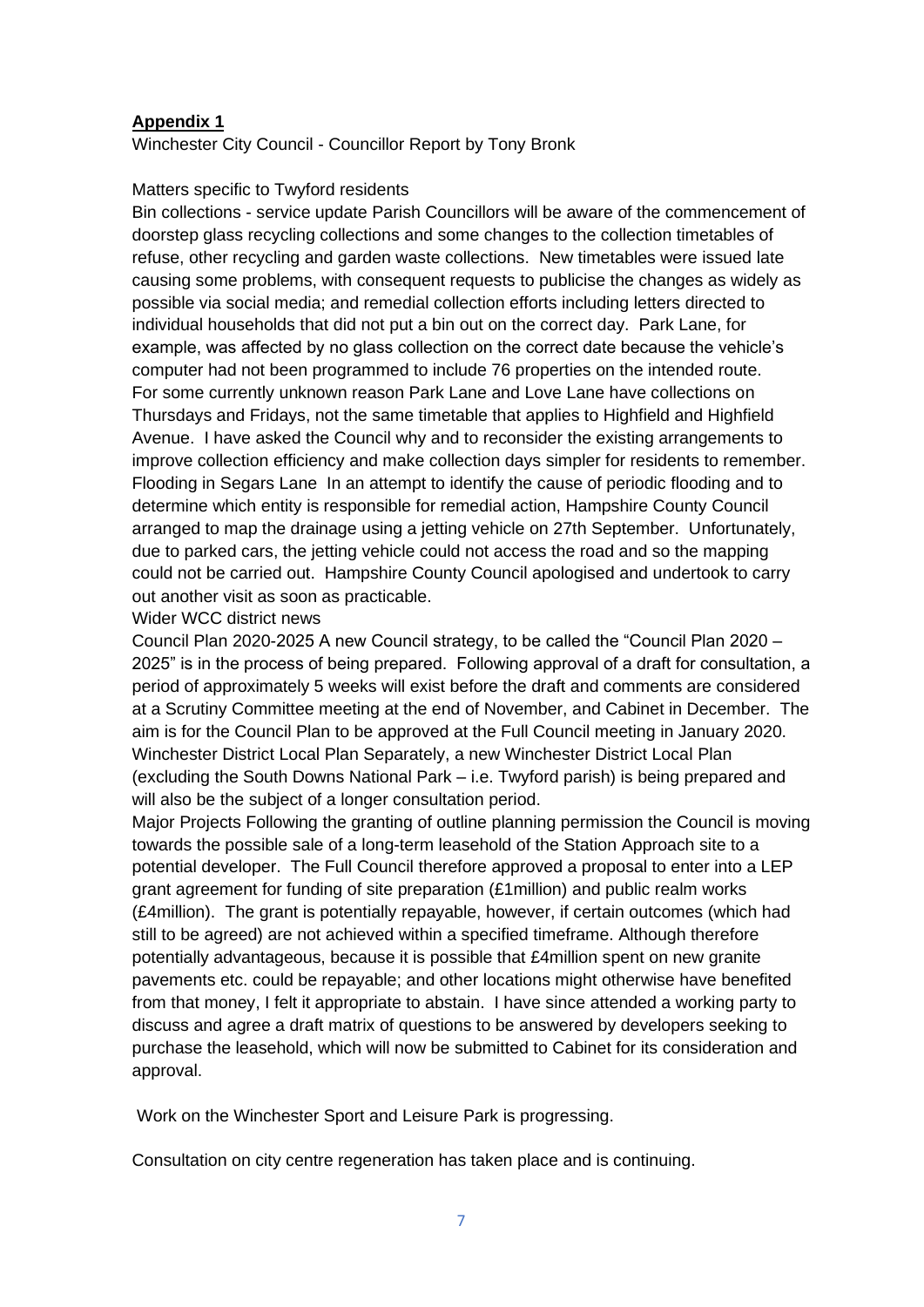Cabinet Member Decision Days The September Full Council agreed to a change to the Council's Constitution to introduce Cabinet Member Decision Days. Previously all decisions delegated to a Cabinet Member could be taken outside the public arena. The change means that significant decisions (determined by the Leader) will be taken in public and that members of the public and a 'visiting Councillor' will have an opportunity to make representations before the decision is made.

#### Other Councillor Activity

School Transport Following the decision by Hampshire County Council (HCC) to require certain students attending the Westgate School to catch a bus at the stop beyond the Highbridge Road junction, rather than the nearer and safer bus stop at Twyford Moors; HCC has been requested (again) to empty drains and gullies to enable surface water to drain from Main Road rather than collect in several large puddles across the carriageway and causing students walking on the pavement to be drenched by passing vehicles. Main Road Speed Limit – proposed reduction of existing 50mph limit Following the decision of the Parish Council to seek a reduction to the 50mph speed limit a draft letter to the HCC road safety team has been prepared and circulated. It will be sent in the near future following some amendments to maximise its impact.

Whilst indications are that a change to the speed limit will not be supported by HCC without data evidencing that it would lead to reduction of serious injury caused by excessive speed, efforts will continue to be made to record all traffic related incidents on Main Road (between Twyford and Colden Common) including reported near misses. HCC will also be pressed to carry out speed checks or to provide information about the process for funding them via the Parish Council.

Eastleigh Borough Council Local Plan I am in the course of writing a submission to the Inspector, to provide further information in support of my concerns about the impact of additional traffic and the unsoundness of the proposed plan.

Southampton International Airport

I attended a meeting of the Southampton International Airport Consultative Committee on 11th October. The following are some key messages taken from reports to that meeting. Numbers of Flights and Data on Complaints Between July 1 and end of September 2019, Southampton Airport welcomed 540,039 passengers, which is an 8.3% decrease on the 588,932 passengers from the same period in 2018. During the quarter there were a total of 13,572 flights of which 69 involved helicopters and 12 were night flights (between 23.00 and 06.00). The airport is currently very reliant on Flybe which accounts for 90% of activity.

There have been 64 complaints in 2019 (to end Aug) from 31 residential addresses. In July numbers peaked at 27 with 14 in August. There are twice as many made from households north of the airport than the south, 26 were made from Shawford (predominantly from one address) and 8 from Colden Common.

The airport monitors deviations from the Noise Preferred Routes and noted a spike in August but could not attribute deviations to any particular airline or crew.

Airspace usage Modernisation of airspace usage (thus determining flight paths) is required as part of the UK legislation that enforces airspace change over the next five years. This change also comes on the back of the feedback from the Master Plan consultations held at the end of last year, which indicated the demand for quicker, quieter and cleaner journeys over the UK, bringing long-term benefits to the local community. The airport has undertaken several workshops and focus groups to determine the 19 Design Principles on which its airspace change should be based (Twyford PC participated).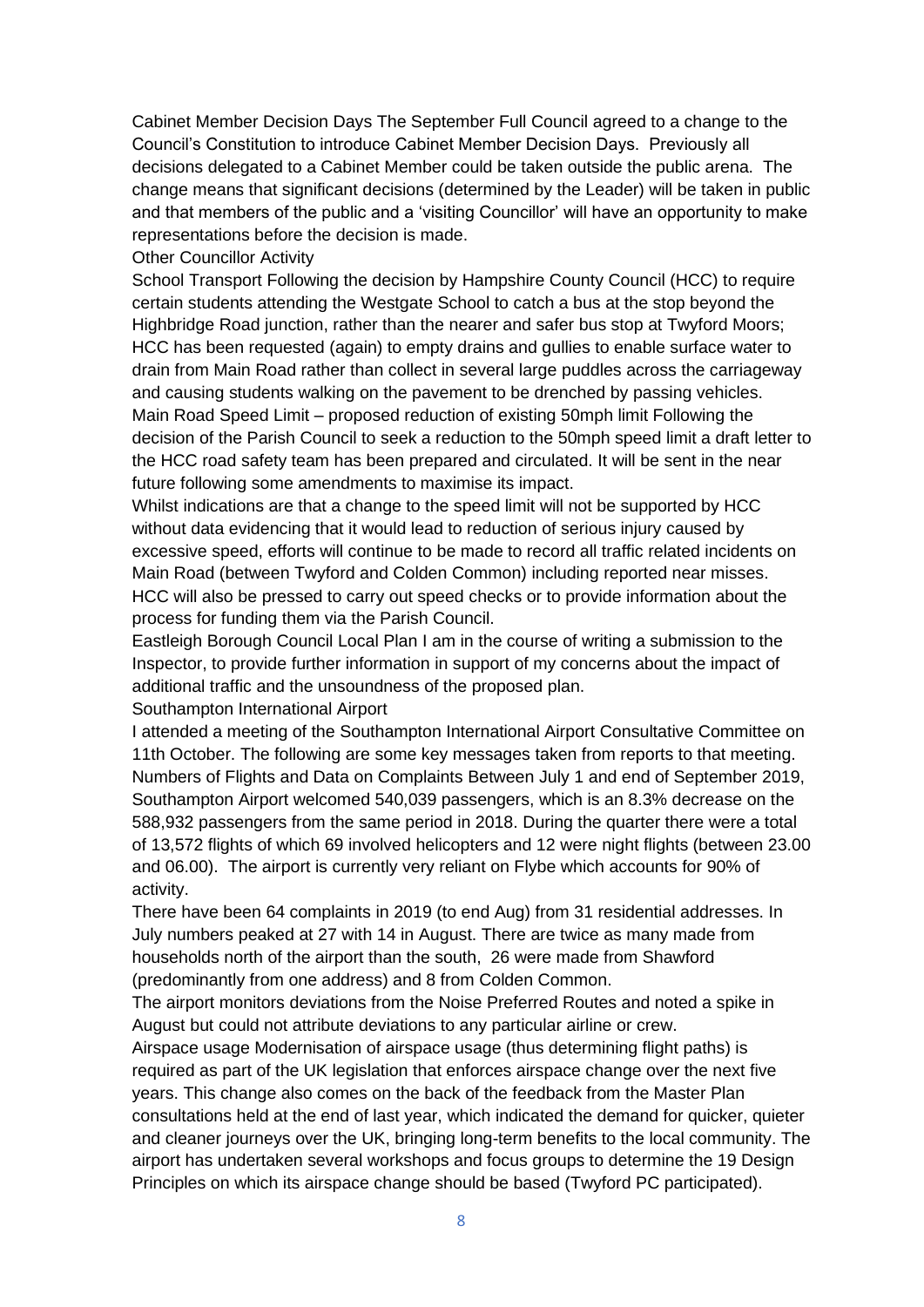These were submitted to the CAA for assessment. The CAA is satisfied that the airport has met the requirements of the airspace change process up to this point and approved progress to the next stage. This is where possible options for changes to the approach and departure procedures, which are aligned with the design principles, are developed and assessed. Submission of the options to the CAA is scheduled to be in July 2020. If the CAA are satisfied that the options do align with the design principles, the options then go out for consultation.

Runway extention The planning application to enable a 164metre extension to the northern end of the runway (within the existing boundaries) will go live very shortly. If approved by Eastleigh Borough Council, the building works will commence in early 2020, aiming for completion by the end of the year. Work is also progressing on plans to enhance the Terminal and passenger facilities, which will be delivered in phases over the coming years. The Airport continues to undertake surveys to ensure that any effects on noise and air quality are fully understood and taken into consideration (Twyford was used for a short term noise survey in the summer). Four public information drop-in sessions, to enable the local community to speak and ask any questions they have in relation to the planning application, will be held from w/c October 21 (in Eastleigh, Bitterne Park), Shawford Village Hall Tues Oct 29th from 18.30 to 20.30 and at the airport (Sat. 26th October from 10.00 to 12.00).

Airport Master Plan The Master Plan document has now been finalised, taking into its scope feedback from the draft Master Plan public consultation. It has now called A Vision For Sustainable Growth and has been published on the Airport website at www.southamptonairport.com/masterplan.

### Contact Information

Councillors Tony Bronk and Susan Cook are separately and sometimes jointly contacted by individual residents to seek help with matters of individual concern involving WCC, HCC and other bodies. Contact emails are: tbronk@winchester.gov.uk and susancook@winchester.gov.uk

Prepared by Tony Bronk as at 11th October 2019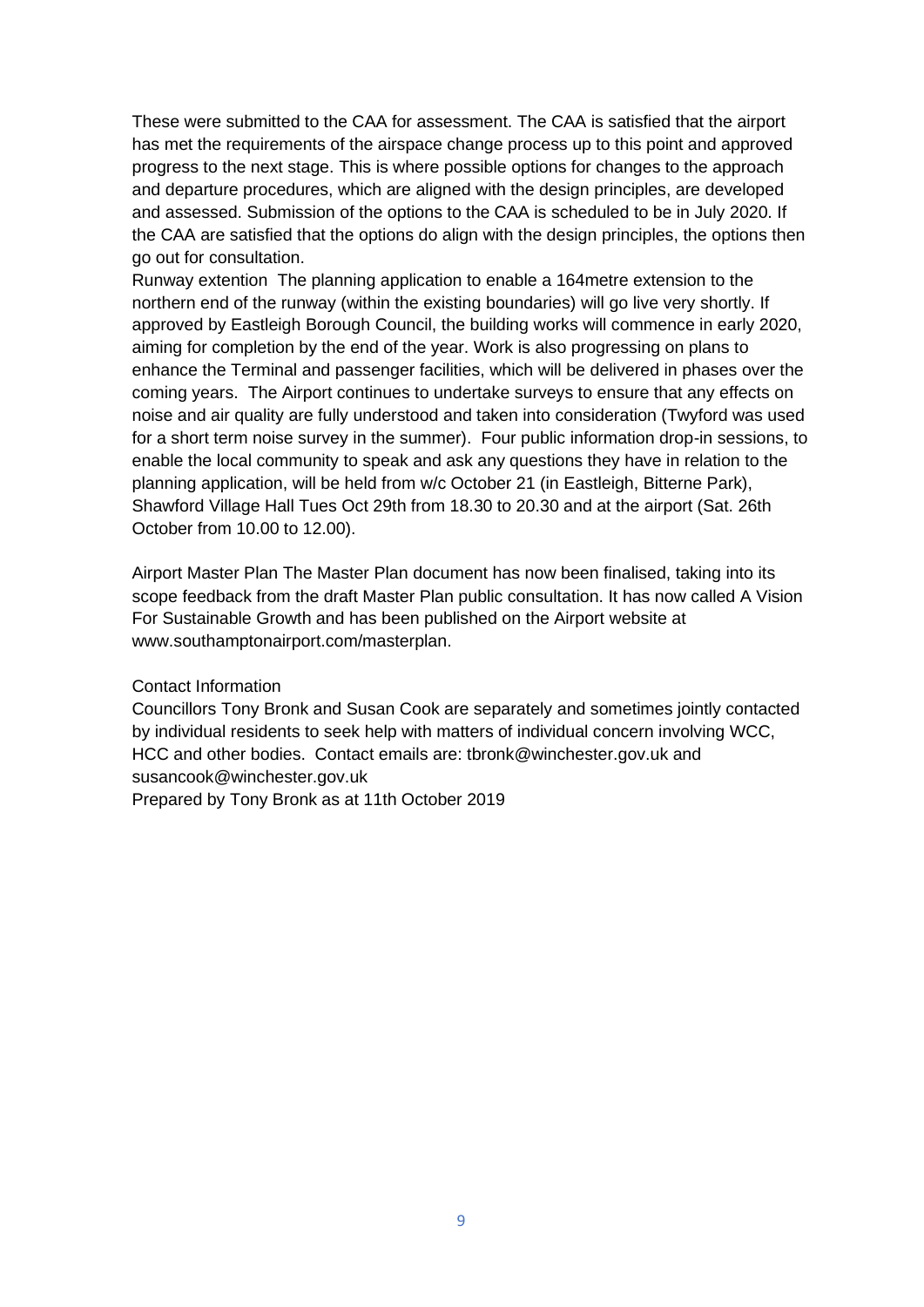## **Appendix 2**

### Bin Collections

Further to Cllr Tony Bronks report the days of the week ref Park Lane and Love Lane Thurs/Fri I was informed it's to do with the size of vehicle although I have challenged this as there have been a number of missing collections over a period of at least 12 months and this is being investigated separately.

#### Segars Lane Flooding

Further to Cllr Tony Bronks report I have emailed Cllr Rob Humby and suggested that letters and emails if email addresses are available should be sent to the residents and I'm more than happy to assist if there is a letter drop to advise of the date that will now take place.

Wider WCC District

Council Plan- Nothing more to add

Winchester District Local Plan - Nothing to add

### Major Projects

LEP Grant Agreement - Nothing to add on the contents of the report from Cllr Tony Bronk although glad to read that he has attended a Working Party to discuss and agree a matrix of questions to be discussed by the Developers seeking to purchase the leasehold which will be submitted to Cabinet for its consideration and approval.

The height of the Station Hill Approach is still an area of contention.

Winchester Sports and Leisure Park - Making excellent progress a small amount of traffic issues gaining access to Bar End but it is being monitored.

Consultation on City Centre Regeneration has taken place and as said is still continuing.

Cabinet Member Decison Days - Nothing to add

Other Council Activity